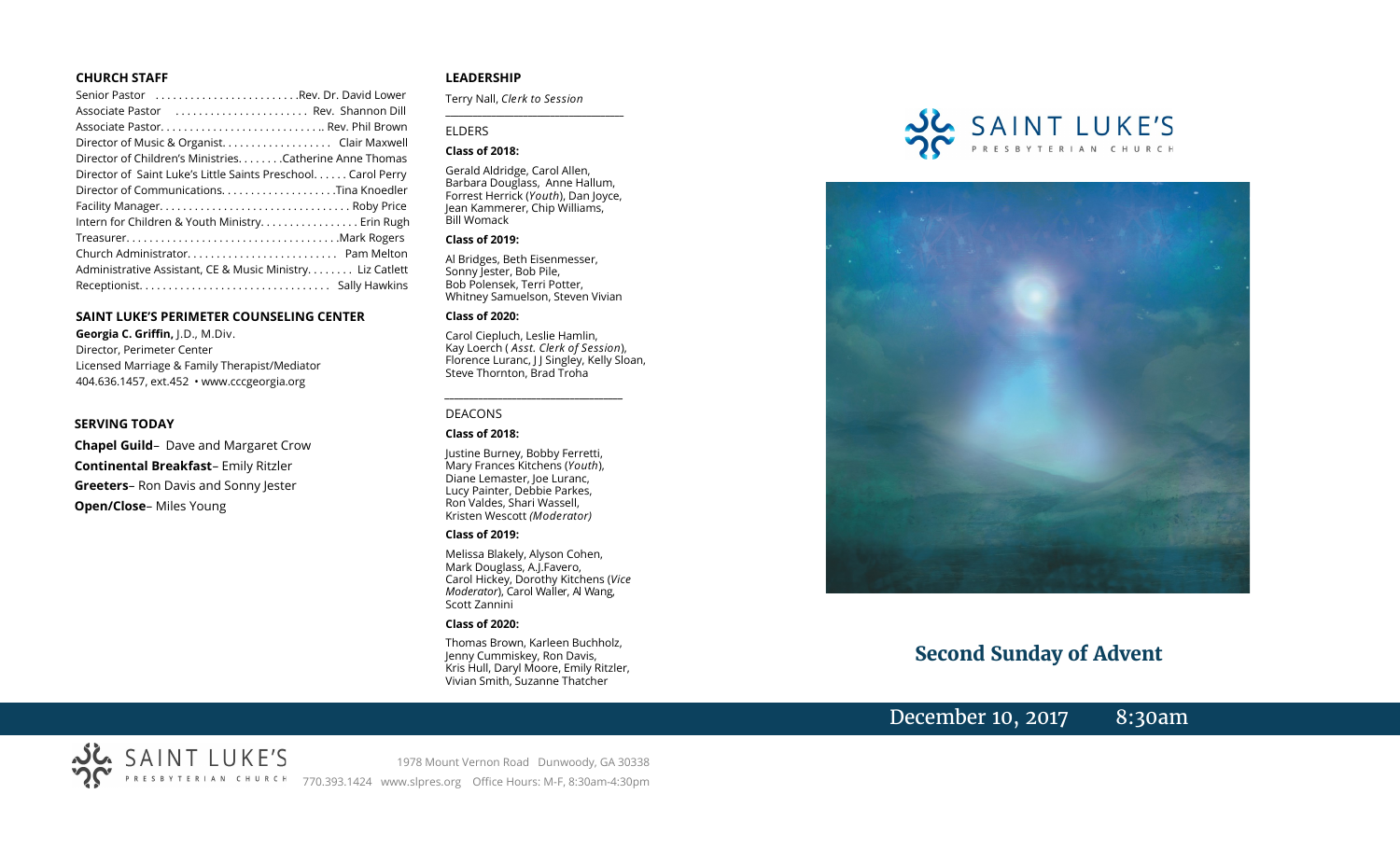

1978 Mount Vernon Road • Dunwoody, Georgia 30338 770.393.1424 • www.slpres.org

# **December 10, 2017**

Second Sunday of Advent

#### **Liturgical Color:** Purple

*Liturgical colors can orient us to the season of the church year and help to engage the sense of sight in worship. Purple (and sometimes blue, in Advent) designates a season of preparation.*

*Today's flowers are given by the Joyce family to the glory of God and in loving memory of Dr. and Mrs. Andrew Swift and Trygve Swift.*

# **SUNDAY SCHEDULE**

8:30am Chapel Communion Service 9:30am Sunday School 10:30am Sanctuary Worship Service *Nursery available at all services and Sunday School.*

# MISSION Responding to God's call and empowered by the Holy Spirit, we invite all to join us in knowing, serving, and sharing Jesus Christ here and around the world.

VISION

To be a beacon of faith, hope, and love– every member an active disciple in Christ's ministry.

# **WELCOME, GUESTS!**

We are delighted you are worshipping with us.

**DURING** the Welcome, please print the requested information on the Friendship Pad and pass the Friendship Pad down the pew.

**AFTER** the worship service, please join us outside the Chapel where our Pastors will be available to answer questions and provide you with a loaf of freshly-baked bread.

**FOR MORE** information about our programs, ministries or membership, please contact one of our Pastors at 770.393.1424, or visit our website: slpres.org.

# **THAT ALL MAY WORSHIP**

**ASSISTIVE** hearing devices, large print hymnals, large print bulletins and back cushions are available. Please contact an usher for further assistance.

### **CHILDREN'S WORSHIP** notebooks

and lacing crosses are available on the table just outside the Chapel doors. For your convenience, there is a Family Restroom located in the hallway of the administrative offices, on the first floor, near the main lobby.

# ADULT MINISTRY

**Shannon Dill shannondill@slpres.org / 770.393.1424 ext. 229**   $\_$  ,  $\_$  ,  $\_$  ,  $\_$  ,  $\_$  ,  $\_$  ,  $\_$  ,  $\_$  ,  $\_$  ,  $\_$  ,  $\_$  ,  $\_$  ,  $\_$  ,  $\_$  ,  $\_$  ,  $\_$  ,  $\_$  ,  $\_$  ,  $\_$  ,  $\_$ 

### **ADULT SUNDAY SCHOOL**

Individual classes have begun. Please see the website for a full description of each class. (http://slpres.org/program-ministries/adult-ministry/sunday-school)

Faith Foundations: Room 232 House to House: Room 203 Seasons of the Spirit: Room 231/233 Soul Food: Room 234/236

### **FRIDAY MORNING MEN'S BIBLE STUDY**

Fellowship and Bible study every Friday from 6:40-8am in the Parlor with Dan Joyce.

# **BIBLE STUDY: "WAYFARERS"**

Come join David, Shannon or Phil as this week's preacher leads a study of the scripture for the upcoming Sunday's worship. Meet on Wednesdays at 10am in the church library.

## **NEW MEMBER CLASSES**

Our next classes and welcome of new members in January, will start on Sunday, January 7 and will run for three consecutive Sundays. New members will be welcomed on Sunday, January 28 by the Session and the congregation. For more information, please contact David Lower at davidlower@slpres.org.

# **MERRY CHRISTMAS TARTAN TROT SPONSORS**

Scotty is making his list and checking it twice! Will you please do us a favor and review this checklist ? Let us know if you have any questions and thank you so much for supporting the race! Rebecca Strickland and Laura Singley, Tartan Trot Sponsorship

**1) REGISTER FOR THE RACE** — Use your complimentary race registrations! It's a perk of being a Sponsor. Use them yourself or give them away. Register NOW to guarantee a race t-shirt. Here is the registration link: [http://](http://slpres.org/serve/tartan-trot/tartan-trot-sponsor-runner-registration/) [slpres.org/serve/tartan](http://slpres.org/serve/tartan-trot/tartan-trot-sponsor-runner-registration/)-trot/tartan-trot-sponsor -runner-[registration/.](http://slpres.org/serve/tartan-trot/tartan-trot-sponsor-runner-registration/)

**2) PAY YOUR PLEDGE** — Drop a check off in the collection plate or the church office. Be sure to write "Tartan Trot 2018" in the memo line. Prefer to use your card on file at the church? No Problem! Simply send an email [\(laurasingley@att.net\)](mailto:laurasingley@att.net) and let us know.

**3) MEASURE UP** - Tell us your t-shirt size [\(laurasingley@att.net\),](mailto:laurasingley@att.net) so you can sport your Tartan Trot gear around town.

### **WOMEN'S RETREAT, MARCH 2-4, DILLARD**

**HOUSE** — Registration is now open. Join us for a weekend of fellowship, fun and spiritual growth. Rev. Meredith Loftis will be the guest speaker. Deadline to sign up is January 28. https://tinyurl.com/slpcwomensretreat2018 .

11 ...knowing, serving, and sharing Jesus Christ here and around the world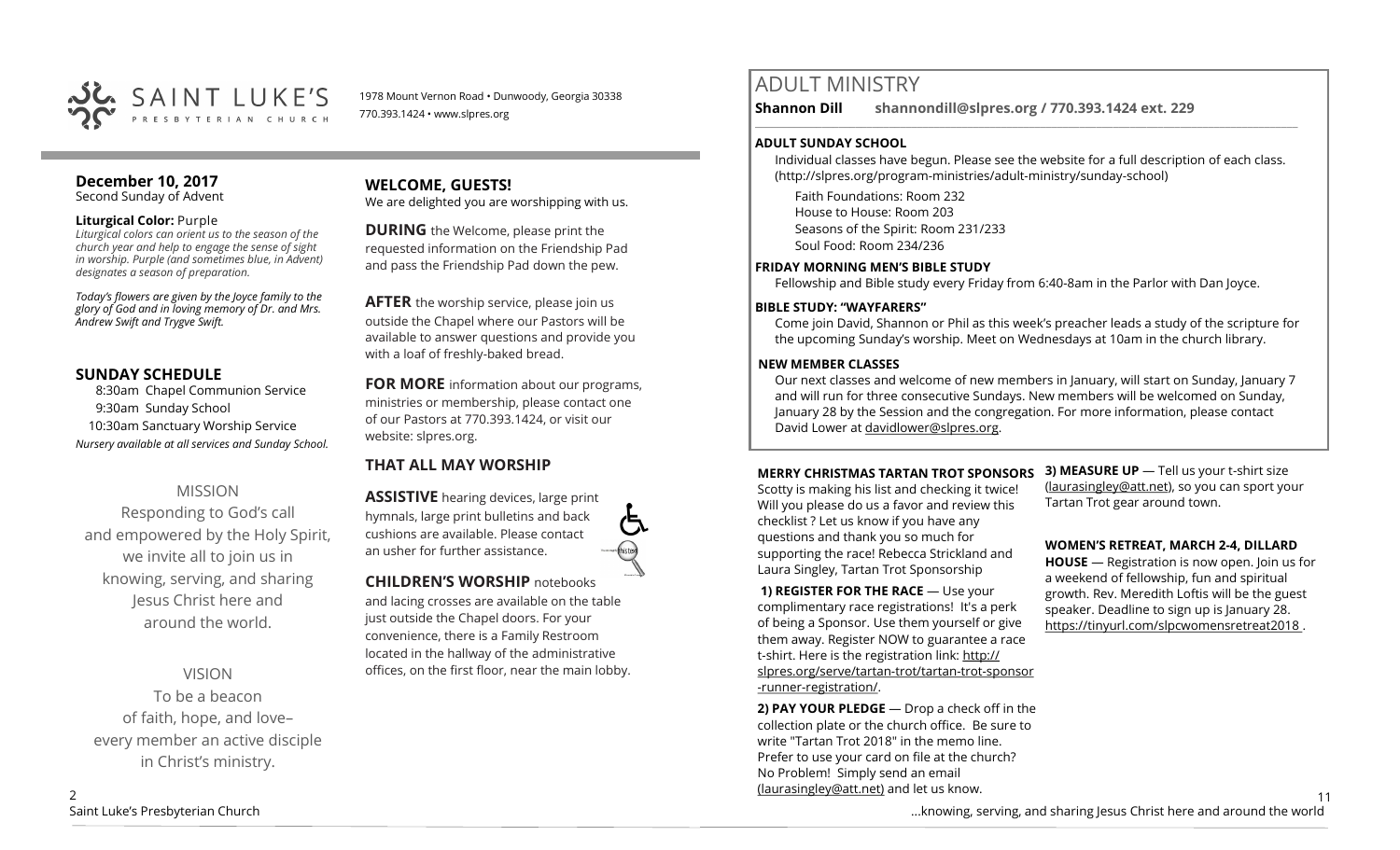# MUSIC MINISTRY

**Clair Maxwell clairmaxwell@slpres.org / 770.393.1424 ext. 227**  \_\_\_\_\_\_\_\_\_\_\_\_\_\_\_\_\_\_\_\_\_\_\_\_\_\_\_\_\_\_\_\_\_\_\_\_\_\_\_\_\_\_\_\_\_\_\_\_\_\_\_\_\_\_\_\_\_\_\_\_\_\_\_\_\_\_\_\_\_\_\_\_\_\_\_\_\_\_\_\_\_\_\_\_\_\_\_\_\_\_\_\_\_\_\_\_\_\_\_\_

## **CHOIR REHEARSALS ON WEDNESDAYS**

5:00-5:45pm Cherub Choir, Ages 4-5, *Yvonne Miller, Director*  5:00-5:45pm Westminster Choir, Grades 1-5, *Clair Maxwell, Director*  6:30-7:20pm Festival Ringers, Youth & Adults, *Clair Maxwell, Director*  7:30-9:00pm Chancel Choir, Youth & Adults, *Clair Maxwell, Director*

#### **UPCOMING EVENTS**

Today: Toys for Tots concert with brass, 4pm. December 17: Lessons and Carols service, 10:30am.

# YOUTH MINISTRY

**Phil Brown philbrown@slpres.org / 770.393.1424 ext. 238**   $\_$  ,  $\_$  ,  $\_$  ,  $\_$  ,  $\_$  ,  $\_$  ,  $\_$  ,  $\_$  ,  $\_$  ,  $\_$  ,  $\_$  ,  $\_$  ,  $\_$  ,  $\_$  ,  $\_$  ,  $\_$  ,  $\_$  ,  $\_$  ,  $\_$  ,  $\_$ 

### **HERE'S WHAT'S COMING UP IN YOUTH MINISTRY:**

#### **SUNDAY SCHOOL**

All youth will meet in the high school room for Sunday school (Charlie Brown Christmas) at 9:30am.

#### **YOUTH GROUP**

Youth group will not meet tonight because of the High School Retreat. Come help out at the Toys for Tots Benefit Concert this afternoon at 4pm!

#### **Sunday, December 17**

5pm, Middle School youth group end of semester de-stress. Come make some sequined fabric boards and maybe even run around a little bit.

7pm, High School Youth Group at the Singley House. Come eat some dinner, make some sequined fabric boards, and take a little study break.

### **Thursday, December 21**

Live Nativity. Be to the church by 5pm to help set up to serve Hot Chocolate. Wear your Tartan Trot gear. Clean up will be done by 8pm.

#### **HIGH SCHOOL CHICK FIL A BREAKFAST**

We will be meeting at the Jett Ferry Chick Fil A at 7am on December 12 for breakfast before school. Let Phil know if you'll be needing a ride to school.

"The beginning of wisdom is found in doubting; by doubting we come to the question, and by seeking we may come upon the truth."



# **Prelude** An Advent Prelude *arr. Charles Callahan*

### **Welcome and Announcements**

*If you are new to Saint Luke's today, welcome, we are so glad you are here! We have a gift of fresh bread we would love to give to you as a token of our gratitude. Please introduce yourself after worship to receive your welcome gift.*

*Please take the time now to fill out the Friendship Pads situated at the end of each pew. Write down your names and pass the pad down the pew, so that you may greet your pew neighbors by name and that we may know you are here.*

**Lighting of the Advent Candle Rand and Sally Birsinger Lighting of the Advent Candle** 

**Hymn #105\*** People, Look East *BENSANÇON* 

# **Call to Confession\***

Leader: The Lord be with you. **People: And also with you.** Leader: Let us pray.

# **Prayer of Confession\***

**God of hope,**

**your coming into our world fills us with joy and expectation. We confess, however, that in the hustle and bustle of the season we allow the lights in the trees to distract from your True Light. Be born anew in our hearts this Advent. Help us to give more of ourselves to each other, to worship you more fully, and to love all your children. Hear now our silent prayers of confession…***(Silence is kept for personal confession)* 

 Leader: Lord, in Your mercy, **People: Hear our prayer. Amen.**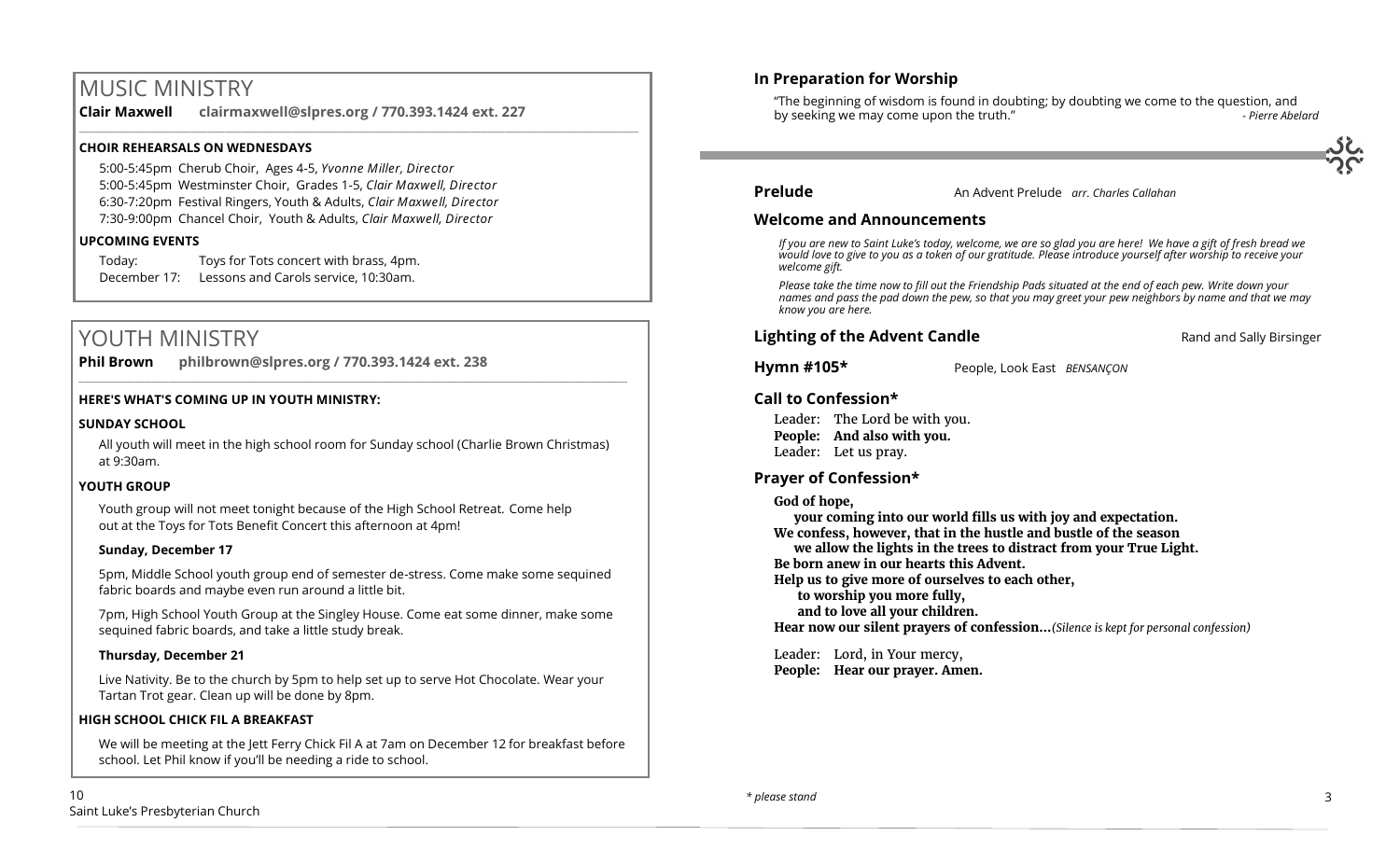## **Assurance of Forgiveness\***

**Song of Praise #113\*** Refrain from Angels We Have Heard on High *GLORIA* 

**Gloria in excelsis Deo! Gloria in excelsis Deo!**

# **Passing of the Peace of Christ\***

Leader: May the peace of Christ be with you. **People: And also with you.**

# **Prayer for Illumination**

**Scripture Lesson** Ezekiel 37: 1-14, *page 806 of the Old Testament* 

Leader: The Word of the Lord. **People: Thanks be to God.**

**Tell us Our Story** Chrismons Chrismons Catherine Anne Thomas

*The Saint Luke's Presbyterian Women have been making Chrismons for the children of our church for 25 years. The word "Chrismon" stands for "Christ Monogram" and is an abbreviation for His name or a representation of Him. This year's symbol is the chalice.*

*Children are always welcome to stay in worship. If preferred, parents may take their child(ren) to the nursery.*

**Sermon** David Lower and Cameron Wescott

# Affirmation of Faith\* Apostles' Creed

**I believe in God, the Father Almighty, Maker of heaven and earth, and in Jesus Christ, His only Son, our Lord; who was conceived by the Holy Ghost, born of the Virgin Mary, suffered under Pontius Pilate; was crucified, dead, and buried; He descended into hell; the third day He rose again from the dead; He ascended into heaven, and sitteth on the right hand of God the Father Almighty; from thence He shall come to judge the quick and the dead. I believe in the Holy Ghost; the holy catholic Church; the communion of saints; the forgiveness of sins; the resurrection of the body; and the life everlasting. Amen.**

# S P L A S H ! CHILDREN'S MINISTRIES

**Catherine Anne Thomas cathomas@slpres.org / 770.393.1424 ext. 228** 

#### **TODAY, DECEMBER 10 - CHRISMONS (CHRIST'S MONOGRAM)**

The Saint Luke's Presbyterian Women have been making Chrismons for the children of our church for 25 years. The word "Chrismon" stands for "Christ Monogram" and is an abbreviation for His name or a representation of Him. This year's Chrismon will be revealed and distributed during both worship services.

**\_\_\_\_\_\_\_\_\_\_\_\_\_\_\_\_\_\_\_\_\_\_\_\_\_\_\_\_\_\_\_\_\_\_\_\_\_\_\_\_\_\_\_\_\_\_\_\_\_\_\_\_\_\_\_\_\_\_\_\_\_\_\_\_\_\_\_\_\_\_\_\_\_\_\_\_\_\_\_\_\_\_\_\_\_\_\_\_\_\_\_\_\_\_\_\_\_\_\_\_\_\_\_\_\_\_\_** 

#### **DECEMBER 21 – LIVE NATIVITY**

Invite your friends to this community favorite! We'll interact with the friendly beasts; see Mary, Joseph, shepherds, kings, angels, and a tiny baby; drink hot chocolate; make s'mores; hear beautiful music and the nativity gospel; and remember the joy and love! Mary Kent would love for you to email her and sign up for a part: children, teens and adults! Please contact her at gkent4@aol.com. 6pm-7:30pm.

### **DECEMBER 24 – CHRISTMAS EVE FAMILY WORSHIP AT 5PM, SANCTUARY**

This worship service, for many of us, is the foundation of our Christmas celebration activities. Led by our own children, it's a sweet and powerful reminder that Christ was born for all.

We need helpers to hand out the costume kits and adult directors to send folks to Bethlehem at the right time! We will have one run-through on December 17 directly after the 10:30am worship service. Please contact [cathomas@slpres.org](mailto:cathomas@slpres.org) for more information.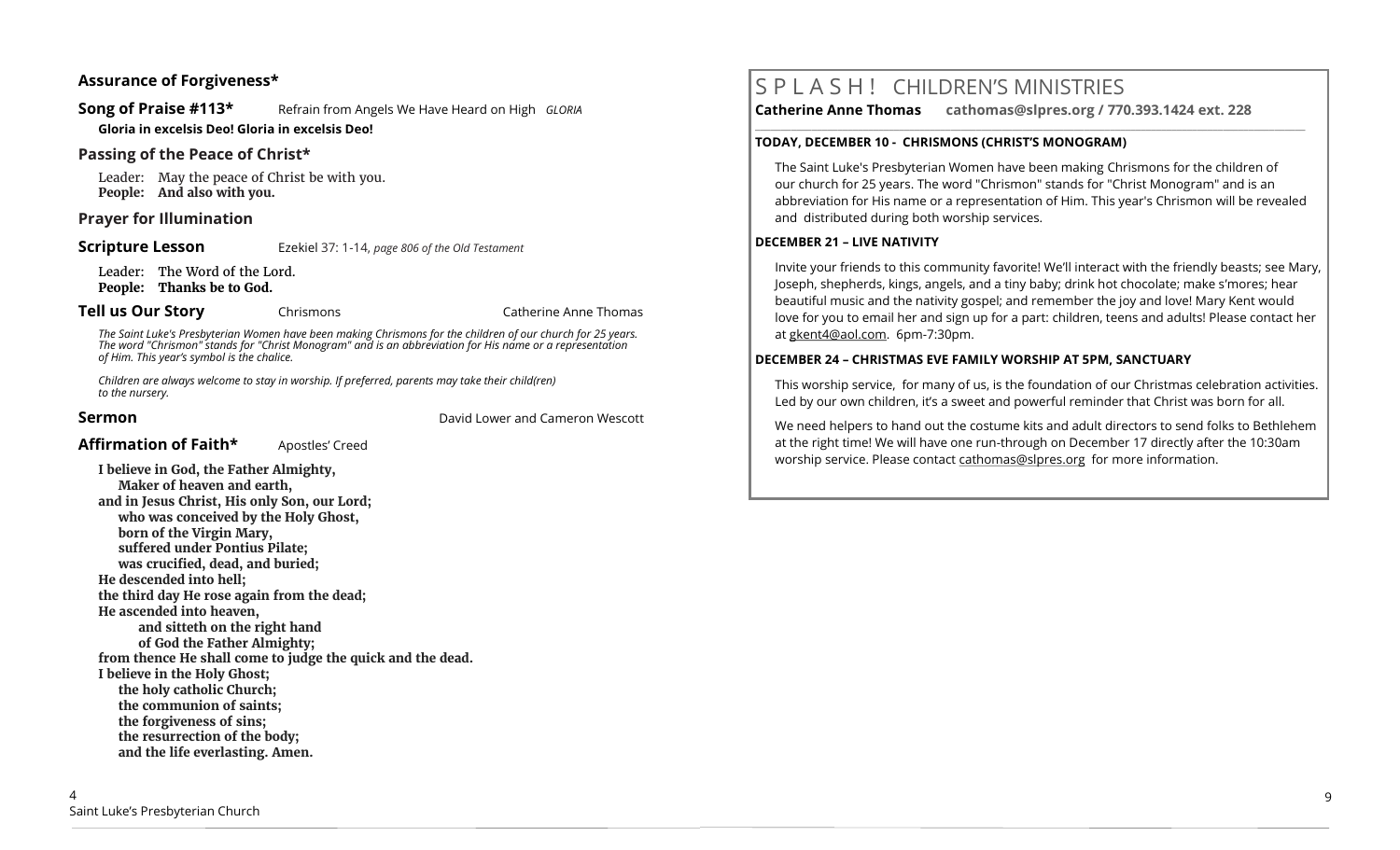

**Advent and Christmas Happenings** Some highlights of the season include:

**ADVENT DEVOTIONAL** — Move toward the manger of Christ this Advent with Frederick Buechner, one of the best-known Christian theologians of our time. Let this depth of wisdom prepare your hearts to cradle Christ. There are a limited number of copies available at Saint Luke's. They are in the narthex and outside of the chapel. Here are the links for purchasing at both Amazon or Barnes & Noble. https://tinyurl.com/SLPCDevotionalAmazon or https://tinyurl.com/SLPCDevotionalB-N. Please contact Shannon Dill with any questions at [shannondill@slpres.org.](mailto:shannondill@slpres.org)

**POINSETTIAS FOR CHRISTMAS** — You can help decorate the church *and* honor or remember a loved one by purchasing a poinsettia. Donation envelopes are in the pew boxes. \$15 per plant (please write poinsettias on the memo line). Names will be published in the bulletin on December 17. Deadline for bulletin inclusion is this Sunday. On January 7, plants may be taken home to enjoy! Questions? Contact Nancy Self, 404.237.6551 or nself@comcast.net.

**THORNWELL CHRISTMAS OFFERING** — Join our tradition of donating to Thornwell in lieu of sending Christmas cards to your Saint Luke's family. Names will be published in the December 17 bulletin. Please make checks payable to SL PW , place your contribution in the specially marked envelope in the pew rack & then place in offering plate. Deadline: Sunday, December 10.

**LESSONS AND CAROLS** — Sunday, December 17 at the 10:30am service. Our annual tradition of readings and carols by congregation and choirs accompanied by youth instrumentalists, soloists, piano and organ. Arrive early for this special Sunday service of worship as we anticipate the light of Christ coming to our world.

**A SERVICE OF COMFORT AND REST** — Sunday, December 17 at 5pm in the Saint Luke's chapel. We invite you to this time of quiet reflection in the midst of this busy season. Hosted by our Stephen Ministers.

**LIVING NATIVITY** — Invite your friends to this community favorite! We'll interact with the friendly beasts; see Mary, Joseph, shepherds, kings, angels, and a tiny baby; drink hot chocolate; make yummy s'mores; hear beautiful music and the nativity gospel; and remember the joy and love that the season brings! 6pm-7:30pm.

**SCHEDULE FOR DECEMBER 24** — Sunday morning worship which is Advent 4, will be at 10:30am in the chapel. Christmas Eve Services at 5pm, 8pm and 11pm.

# **Offering Invitation**

*Giving is a tangible sign of worship. If you give electronically, there is a blue, laminated, electronic giving card in the pew rack to place in the offering plate as it is passed.*

# **Offertory**



# **Holy Communion**

**The Lord's Prayer Our Father, who art in heaven, hallowed be thy Name, thy kingdom come, thy will be done, on earth as it is in heaven. Give us this day our daily bread; and forgive us our debts, as we forgive our debtors; and lead us not into temptation, but deliver us from evil. For thine is the kingdom, and the power, and the glory, forever. Amen.**

*Communion will be served by intinction (dipping the bread into the cup). Everyone is invited to participate in the sacrament. Children who have discussed the sacrament with their parents and/or pastor are welcome. The cup holds grape juice, not wine, during this service. A server with gluten-free wafers will be standing directly in front of the communion table for those who prefer this option. If you would prefer to be served where you are sitting, please raise your hand.*